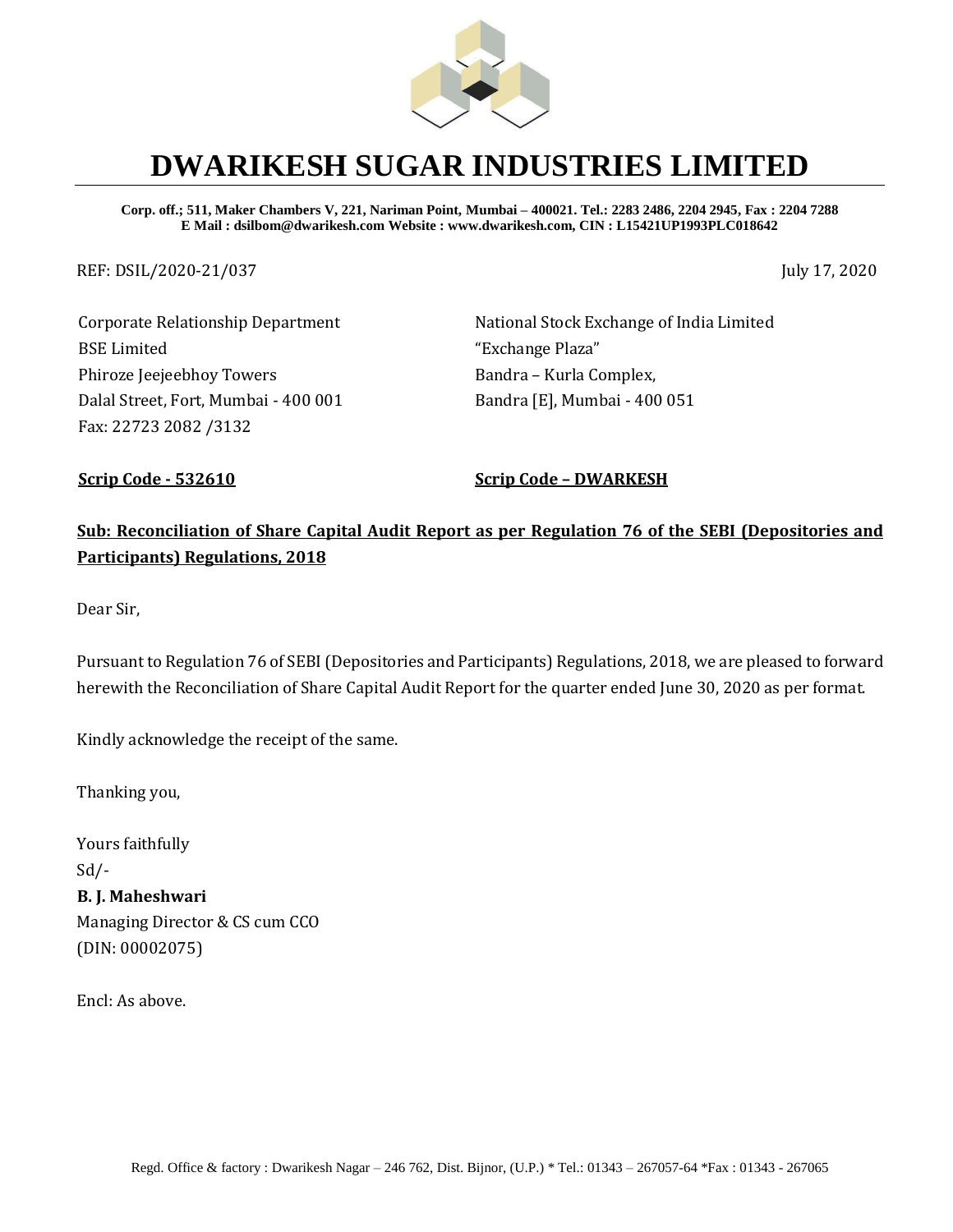

PARESH D PANDYA 116, Trinity Building, 1st Floor, 227, Dr. C. H. Street, Behind B. Com., A.C.S. **Parsi Dairy, Marine Lines (E), Mumbai - 2. Tel. : 2207 7267**  Fax : 2207 7542 Mob.: 93229 77388 E-mail[: vkmassociales@yahoo.com](mailto:vkmassociales@yahoo.com)

### **RECONCILIATION OF SHARE CAPITAL AUDIT {Regulation 76(1) of SEBI (Depositories and Participants) Regulations, 2018}**

| 1. For Quarter Ended    | : $30^{\text{th}}$ June, 2020                                          |
|-------------------------|------------------------------------------------------------------------|
| 2. ISIN                 | : INE366A01041                                                         |
| 3. Face Value           | : Rs. $1/-$                                                            |
| 4. Name of the Company  | : M/s. Dwarikesh Sugar Industries Limited                              |
|                         | 5. Registered Office Address: Dwarikesh Nagar-246 762, Dist. Bijnore,  |
|                         | Uttar Pradesh.                                                         |
|                         | 6. Correspondence Address : 511, Maker Chambers-V, 221, Nariman Point, |
|                         | Mumbai 400 021                                                         |
| 7. Telephone & Fax Nos. | $\pm$ +91-22-2283 2468 & 2288 0690, Fax $\pm$ +91-22-2280 8650         |
| 8. Email Address        | : dsilbom@dwarikesh.com                                                |

9. Names of the Stock Exchanges where the company's securities are listed: **BSE Ltd ( BSE) and National Stock Exchange of India Limited (NSE).**

|                    | Number of % of Total |                       |
|--------------------|----------------------|-----------------------|
|                    | <b>Shares</b>        | <b>Issued Capital</b> |
| 10. Issued Capital | 188301470            | 100 $\%$              |

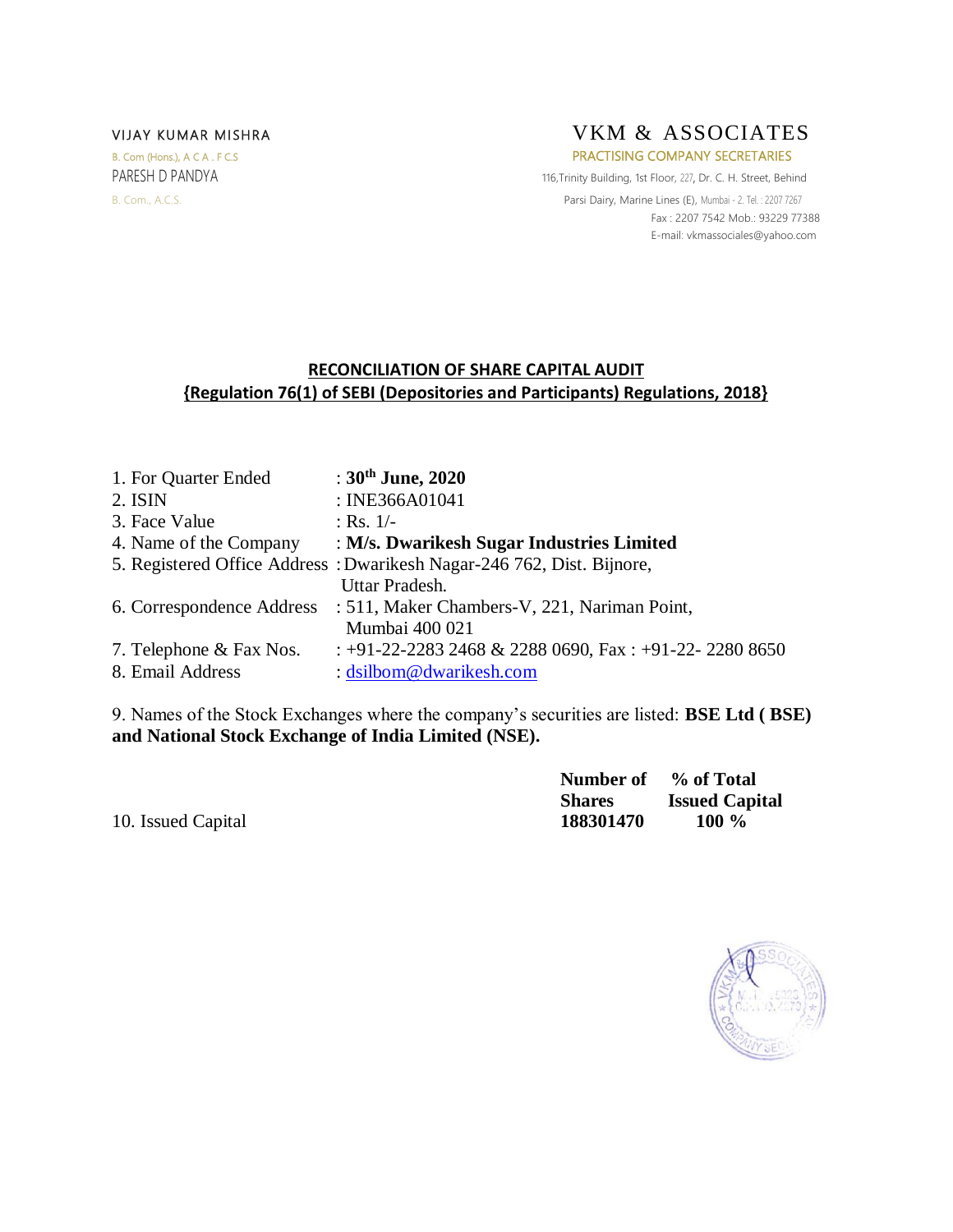#### 11. Listed Capital (Exchange-wise)

| Name of Stock Exchange                  | <b>Listed Capital</b> | % of Total Issued Capital |          |  |  |
|-----------------------------------------|-----------------------|---------------------------|----------|--|--|
| <b>BSE &amp; NSE</b>                    | 188301470             | 100                       |          |  |  |
|                                         |                       |                           |          |  |  |
| 12. Held in dematerialized form in CDSL | 49450223              | 26.26%                    |          |  |  |
| 13. Held in dematerialized form in NSDL |                       | 138592797                 | 73.60%   |  |  |
| 14. Physical                            | 258450                | 0.14%                     |          |  |  |
| 15. Total No. of shares $(12+13+14)$    |                       | 188301470                 | 100.00 % |  |  |

16. Reasons for difference if any, between (10&11) (11&15):- **N.A.**

17. Certifying the details of changes in share capital during the quarter under consideration as per Table below :

| Particulars*** | No. of        | Applied/    | Listed on    | Whether   | Whether   | In-prin appr. |
|----------------|---------------|-------------|--------------|-----------|-----------|---------------|
|                | <b>Shares</b> | <b>Not</b>  | <b>Stock</b> | intimated | intimated | Pending for   |
|                |               | Applied     | Exchanges    | to CDSL   | to NSDL   | SE (Specify   |
|                |               | for listing | (Specify)    |           |           | Names)        |
|                |               |             | Names)       |           |           |               |
|                |               |             |              |           |           |               |

\*\*\*Rights, Bonus, Preferential Issue, ESOPS, Amalgamation, Conversion, Buyback, Capital Reduction, Forfeiture, Any other (to specify)

18. Register of Members is updated (Yes / No) : **YES** If not, updated upto which date

19. Reference of previous quarter with regards to excess dematerialized shares, if any. : **N.A.**

20. Has the company resolved the matter mentioned in point no. 19 above in the current quarter? If not reason why? **N.A.**

21. Mention the total no. of request, if any, confirmed after 21 days and the total no. of requests pending beyond 21 days with the reason for delay :

| Total No. of demat requests   | No.      |     | of   No. of shares   Reasons for delay |
|-------------------------------|----------|-----|----------------------------------------|
|                               | requests |     |                                        |
| Confirmed after 21 days       | ---      | --- |                                        |
| Pending for more than 21 days | ---      | --- |                                        |

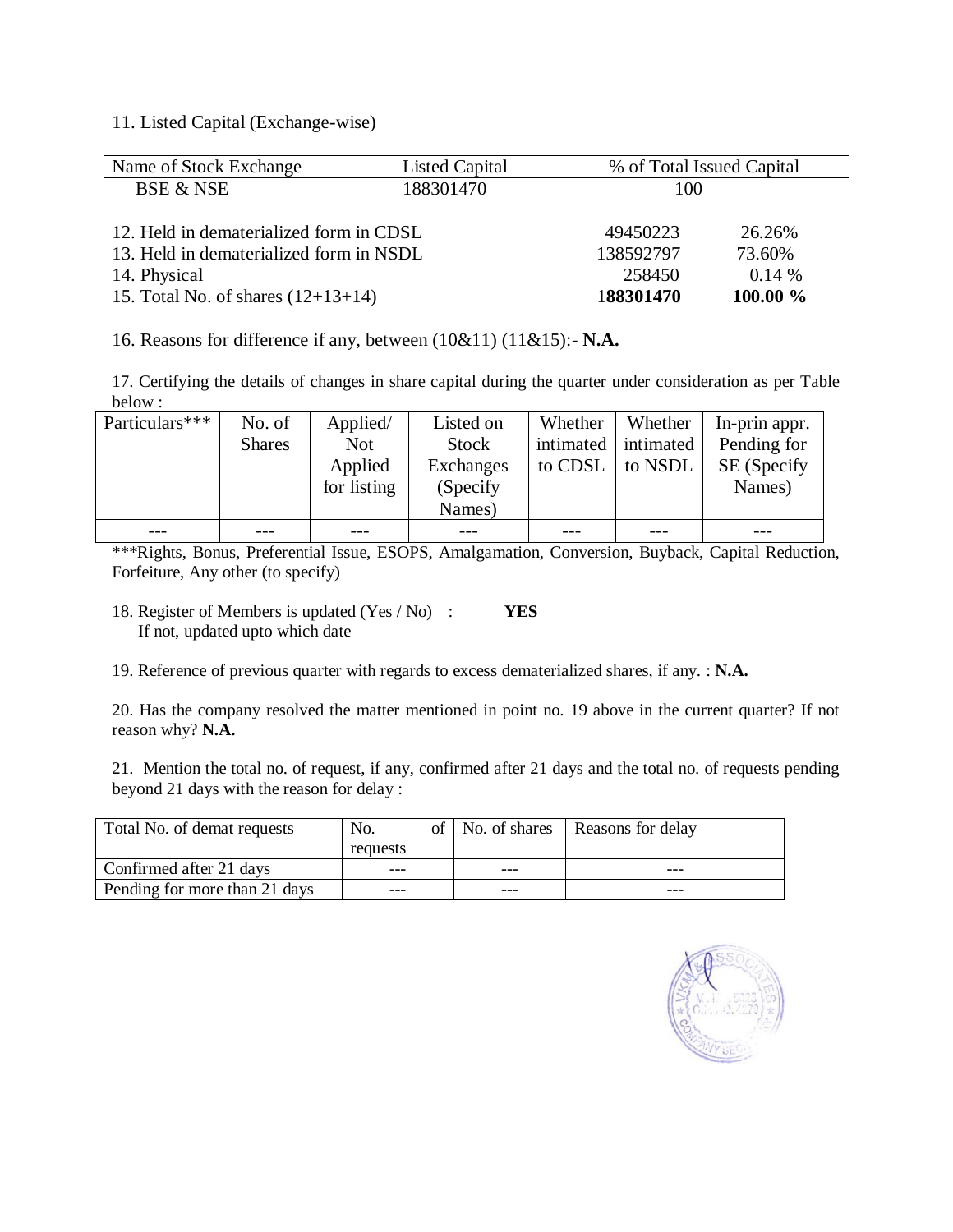22. Name, Telephone & Fax No. of the Compliance Officer of the Co.:

**Name:** Mr. B. J. Maheshwari **Designation:** Managing Director & CS cum CCO **Membership No.:** 2234 **Telephone No:** +91-22-2283 2468 **Fax No:** +91-22-2280 8650 **Email ld:** bjmaheshwari@dwarikesh.corn

23. Name, Address, Tel. & Email, Fax No., Regn. No. of the Auditor:

**CA/CS: Company Secretary Name of Certifying Auditor**: **Vijay Kumar Mishra Address**: 116, Trinity Co-op. Hsg. Soc., 227, Dr. C.H. Street, Marine Lines (East), Mumbai – 400 002 **Email**: vkmassociates@yahoo.com **Contact No**: +91-22-2207 7267 **Fax No**: +91-22-2207 7542 **Membership No**: F-5023 **Firm Registration number of audit firm**: **Name of firm**: **VKM & Associates COP No**: 4279

24. Appointment of common agency for share registry work: **YES**

**Name of RTA :** Universal Capital Securities Private Limited **SEBI Registration No:** INR 000004082 **Address:** 21, Shakil Niwas, Mahakali Caves Road, Andheri (E), **State :** Maharashtra **City:** Mumbai **Pin code:** 400 093 **Contact No**: +91-22- 2820 7203-05 **Fax No:** + 91-22-2820 7207 **Email ld:** info@ unisec.in **Website Address:** [www.unisec.in](http://www.unisec.in/)